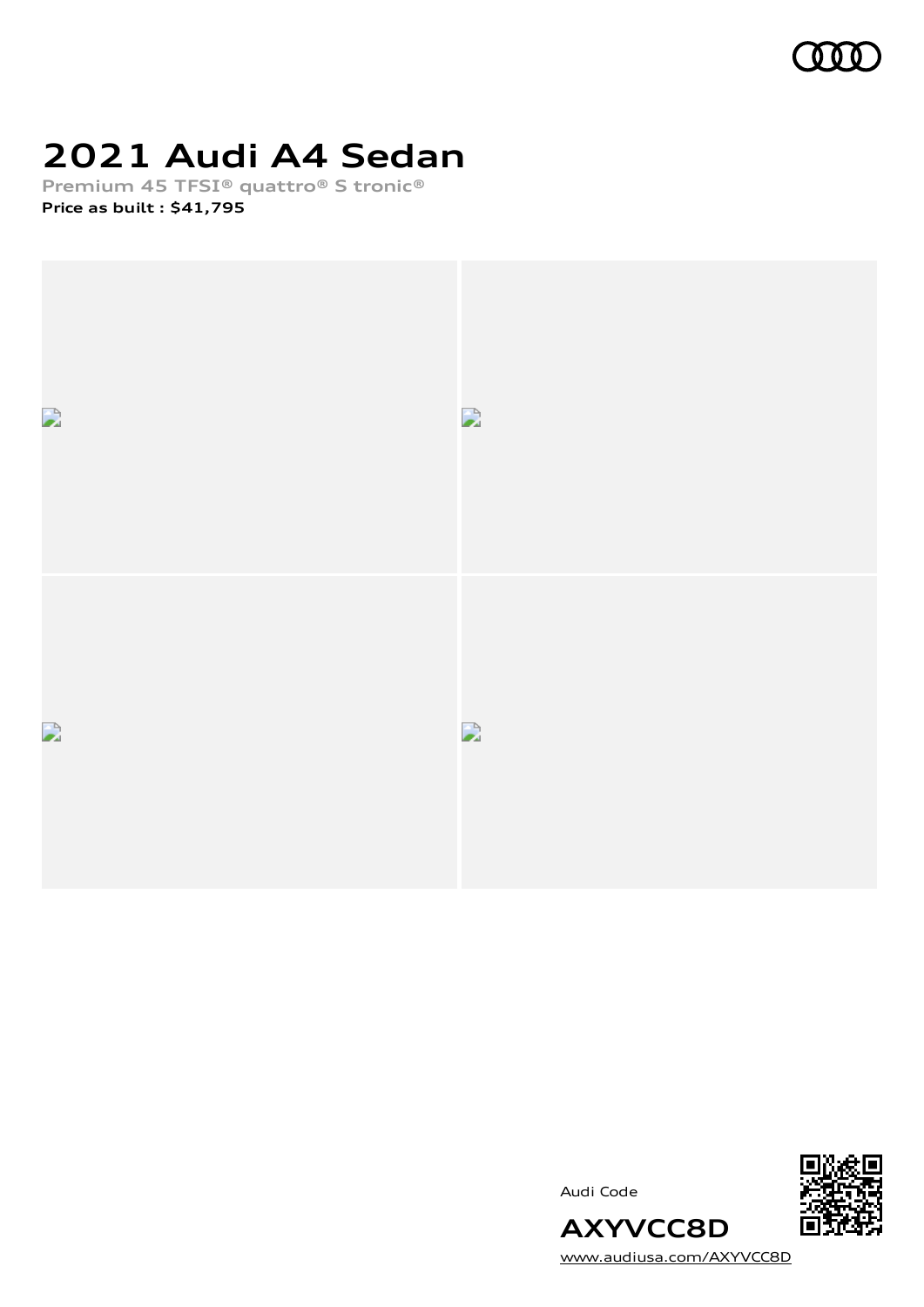## **Summary**

#### **Audi 2021 Audi A4 Sedan** Premium 45 TFSI® quattro® S tronic®

**Price as buil[t](#page-10-0)** \$41,795

#### **Exterior colour**

Ibis White

### $\overline{\phantom{a}}$

#### **Further Information**

|                 | N٥           |
|-----------------|--------------|
| Mileage         | 10,378 miles |
| Type of vehicle | Used car     |

**Warranty**

#### **Interior colour**

| Seats     | Okapi Brown |
|-----------|-------------|
| Dashboard | Black       |
| Carpet    | Black       |
| Headliner | Black       |

#### **Audi Code** AXYVCC8D

**Your configuration on www.audiusa.com** [www.audiusa.com/AXYVCC8D](https://www.audiusa.com/AXYVCC8D)

**Commission number** 6e2b8ca40a0e09b12794

### **Technical Specifications**

| Engine type                  | 2.0-liter four-cylinder                       |
|------------------------------|-----------------------------------------------|
| stroke                       | Displacement/Bore and 1,984/82.5 x 92.8 cc/mm |
| Max. output                  | 261 HP                                        |
| Torque                       | 273 lb-ft@rpm                                 |
| Top track speed              | 130 mph $1$                                   |
| Acceleration (0 - 60<br>mph) | 5.2 seconds                                   |
| Recommended fuel             | Premium                                       |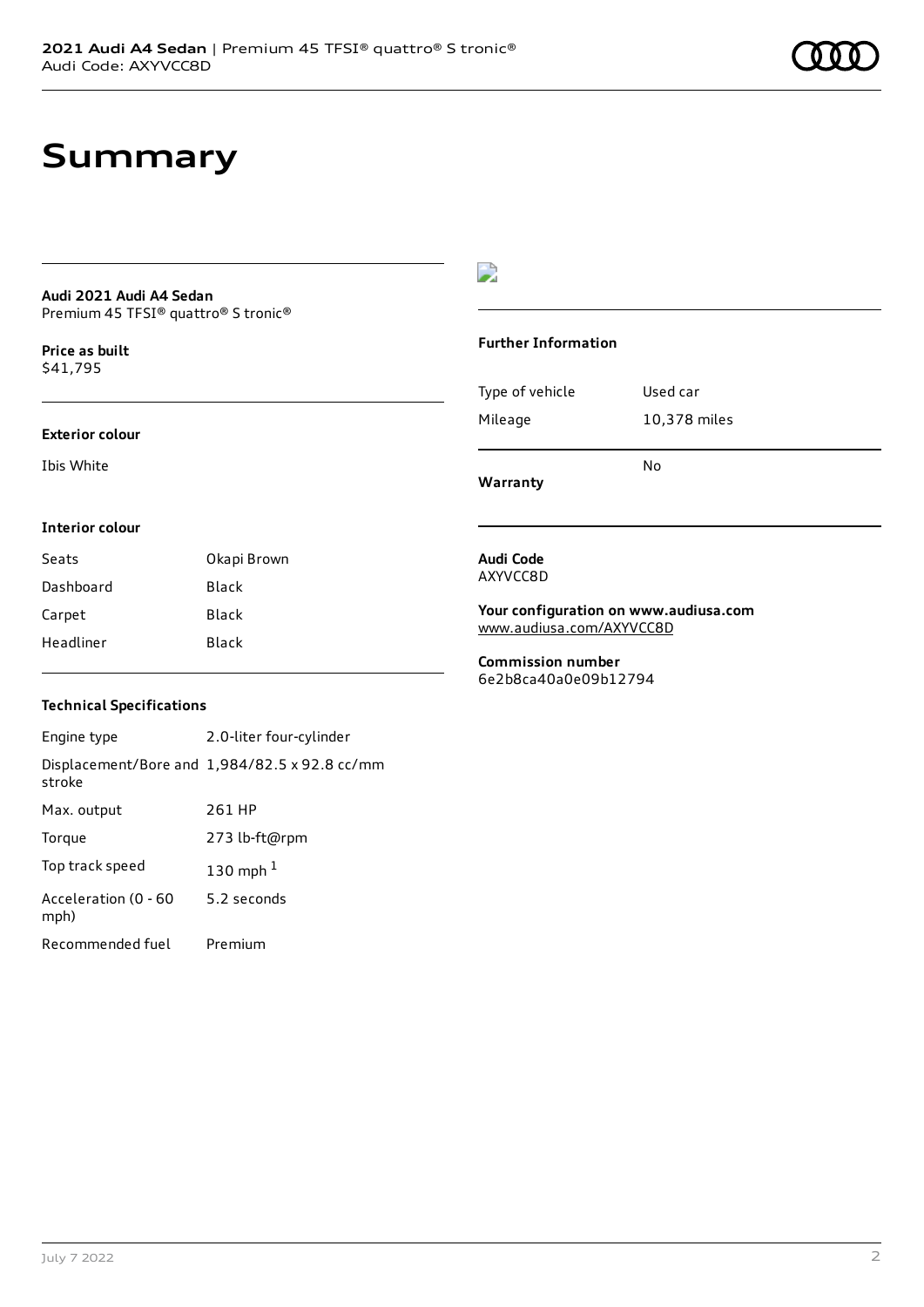# **Equipment**

Ibis White

Audi advanced key—keyless start, stop and entry with hands-free trunk release

Power-adjustable, auto-dimming, heated exterior side mirrors with memory

Convenience package

Parking system plus

Audi pre sense® rear

Audi side assist with Rear cross traffic assist and Vehicle exit warning

SiriusXM® with 90-day All Access trial subscription







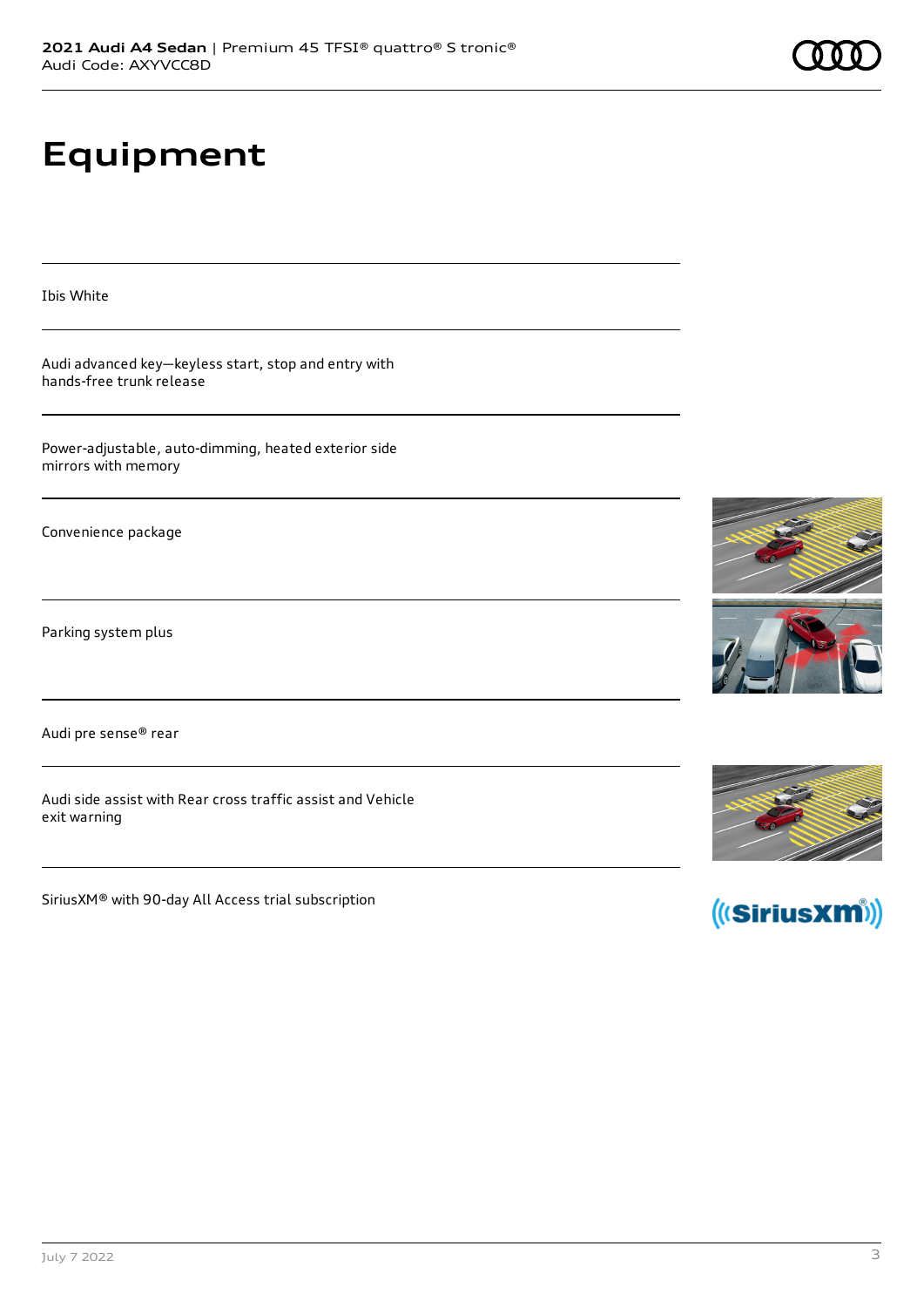| 4UH             | Driver and front passenger dual-stage<br>airbags                                  |
|-----------------|-----------------------------------------------------------------------------------|
| UH1             | Electromechanical parking brake                                                   |
| 8T2             | Cruise control system                                                             |
| VC <sub>2</sub> | Garage door opener (Homelink®)                                                    |
| 6Y2             | Top speed electronically limited to 130 mph                                       |
| 4H5             | Electronic child locks                                                            |
| OZ7             | Speed-sensitive electromechanical power<br>steering system                        |
| 7K6             | Tire pressure monitoring system (TPMS)                                            |
| 4X3             | Advanced Airbag Protection System                                                 |
| 3B7             | ISOFIX child seat mounting and Top Tether<br>anchorage point for outer rear seats |

#### **Exterior**

| 0PO   | Dual exhaust outlets                               |
|-------|----------------------------------------------------|
| 1S1   | Tool kit & car jack                                |
| 1 B A | Five-link front and rear independent<br>suspension |
| 8FX   | LED headlights                                     |
| HU9   | 245/40 R18 all-season tires                        |
| 8VM   | LED taillights with dynamic turn signals           |
| 4KC   | Heat-insulating glass for side and rear<br>windows |
| 47B   | Aluminum trim around exterior windows              |
| 45S   | 18" Audi Sport® 5-double-spoke design<br>wheels    |

### **Interior**

QE1 Storage package

| Interior |
|----------|
|----------|

| 3FE             | Power sunroof                                                                              |
|-----------------|--------------------------------------------------------------------------------------------|
| VT5             | Illuminated aluminum door sills with S logo                                                |
| 6NQ             | Black cloth headliner                                                                      |
| 9AO             | Three-zone automatic climate control with<br>digital rear display                          |
| 417             | Auto-dimming interior rear view mirror with<br>digital compass and Integrated Toll Module® |
| QQ1             | LED interior lighting (entry, footwell, vanity,<br>door handles, console, ambient)         |
| 6E3             | Folding front center armrest                                                               |
| 4F <sub>2</sub> | Electric tailgate/trunk lid release from inside                                            |
| 5XF             | Driver and front-passenger extendable sun<br>visors with illuminated vanity mirrors        |
| 3NT             | Split-folding rear seatback (40/20/40)                                                     |
| N1F             | Leather seating surfaces                                                                   |
| 4A3             | <b>Heated front seats</b>                                                                  |
| 7TL             | Gray Oak Natural Wood inlays                                                               |

#### **Infotainment and Driver Assistance**

| 6K8             | Audi pre sense <sup>®</sup> city                                                               |
|-----------------|------------------------------------------------------------------------------------------------|
| 2H1             | Audi drive select <sup>®</sup>                                                                 |
| IU1             | Audi smartphone interface                                                                      |
| IW <sub>3</sub> | Audi connect <sup>®</sup> CARE assistance and security<br>services (limited time subscription) |
| KA <sub>2</sub> | Rearview camera                                                                                |
| 8G1             | High beam assist                                                                               |
| 9VD             | Audi sound system                                                                              |
| 9S7             | Driver information system with 7" color<br>display                                             |

## **(1/2)**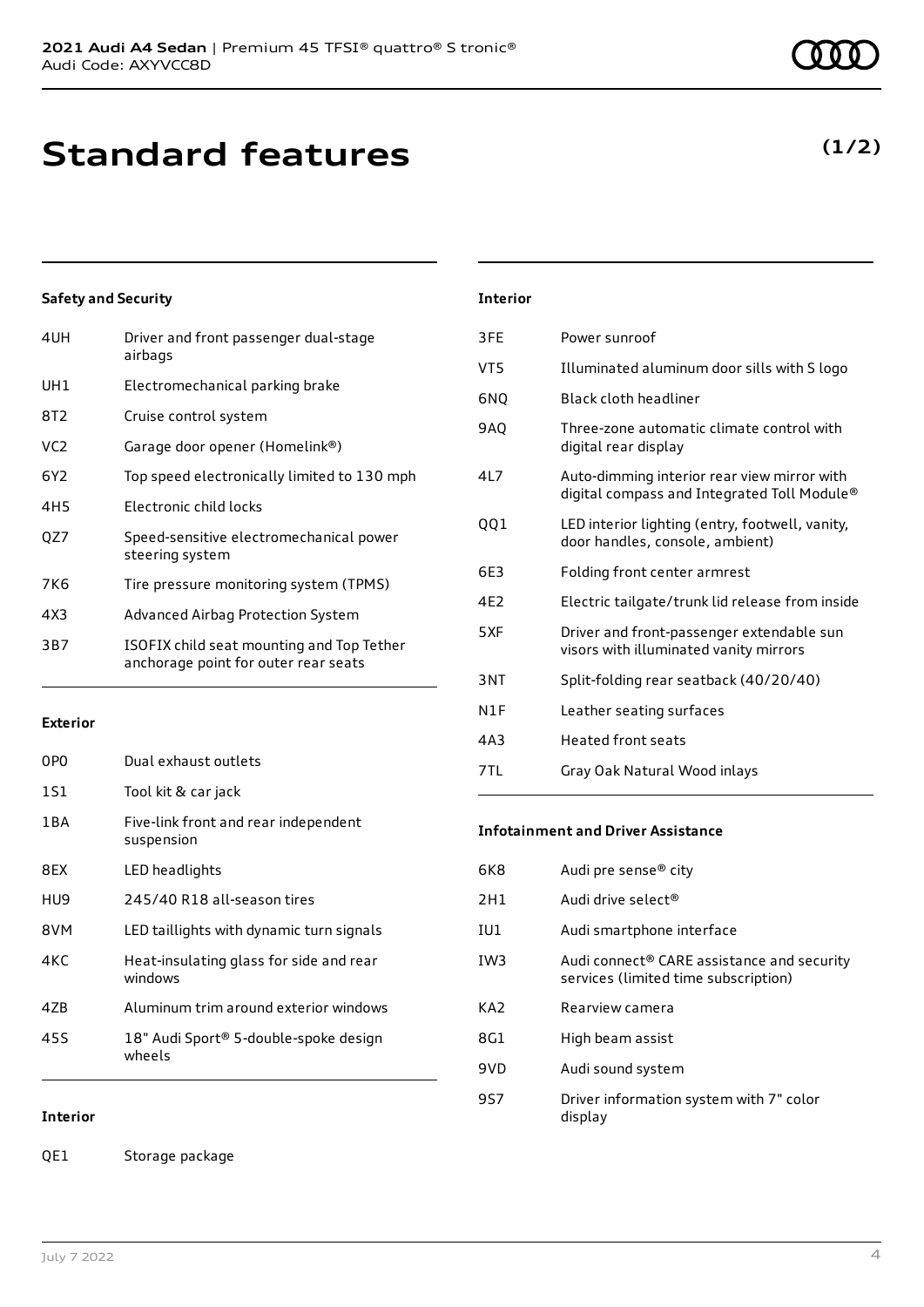**(2/2)**

## **Standard features**

#### **Infotainment and Driver Assistance**

- 6I3 Lane departure warning
- 9ZX Preparation for mobile phone (Bluetooth®) with streaming audio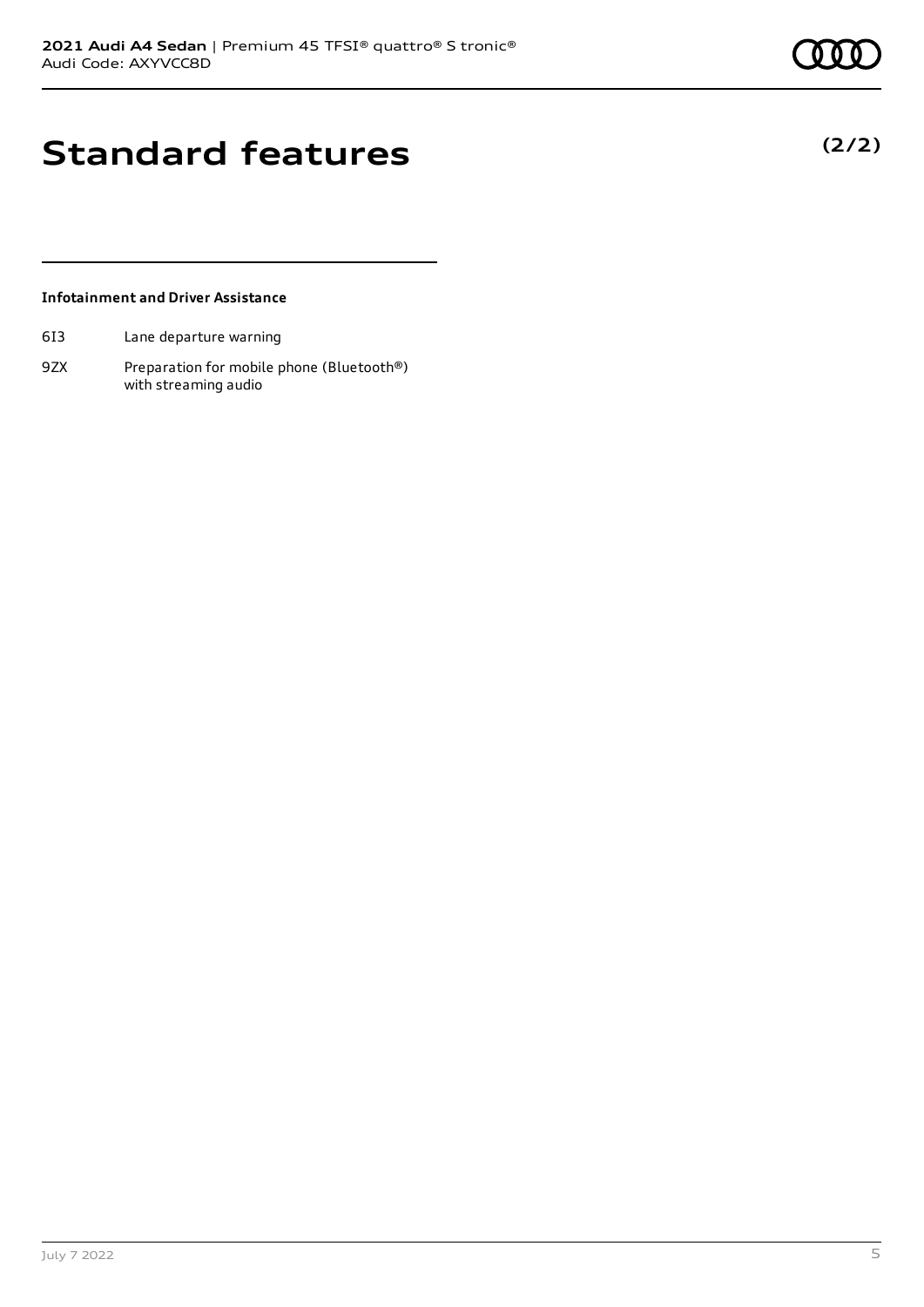## **Dealer remarks**

7-Speed Automatic S tronic, quattro, Okapi Brown Leather, ABS brakes, Alloy wheels, Compass, Electronic Stability Control, Front dual zone A/C, Heated door mirrors, Heated front seats, Heated Front Sport Bucket Seats, Illuminated entry, Low tire pressure warning, Power moonroof, Remote keyless entry, Traction control. Certified. 2021 Audi A4 45 S line Premium quattro Ibis White

Audi Certified pre-owned Details:

\* Includes 24/7 Roadside Assistance emergency towing, collision, jump start, flat tire change, emergency fuel service, lock-out service, extrication service, Audi assist, CARFAX Vehicle History Report and SiriusXM satellite radio complimentary 90 day subscription. If Audi New Vehicle Limited Warranty (NVLW) coverage remains at time of CPO purchase, CPO Limited Warranty Coverage commences upon expiration of NVLW and continues until 5 years from vehicle's original in-service date with no mileage limitation. If NVLW coverage has expired at time of CPO purchase, CPO Limited Warranty coverage commences at time of purchase and continues for 12 months with no mileage limitation. Limited warranty is transferable between private parties.

\* Limited Warranty: 12 Month/Unlimited Mile beginning after new car warranty expires or from certified purchase date

- \* 300+ Point Inspection
- \* Vehicle History
- \* Roadside Assistance
- \* Transferable Warranty
- \* Warranty Deductible: \$0

Our inventory sells quickly. Please call to confirm availability and schedule your appointment today.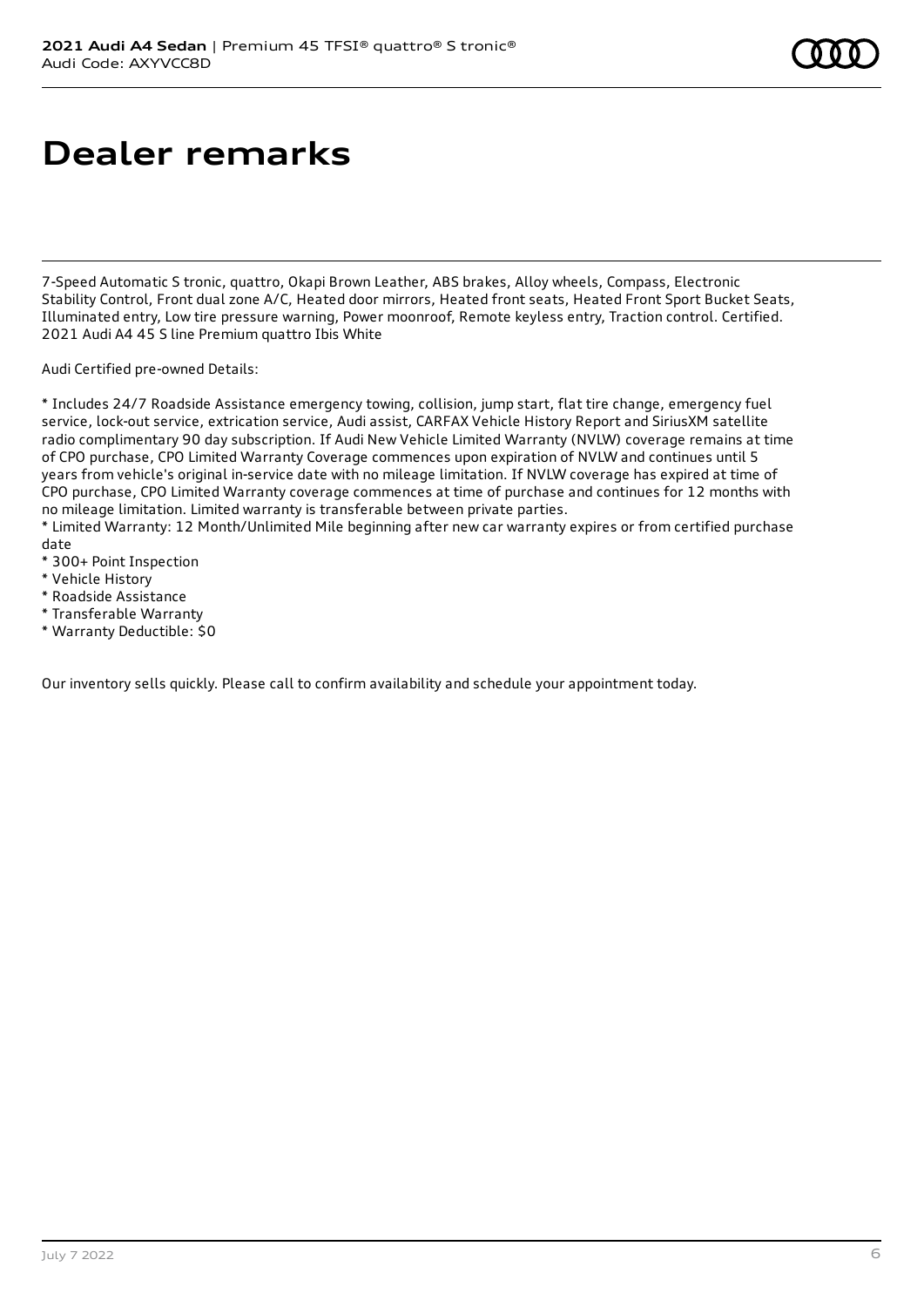# **Technical Specifications**

### **Engine**

| Engine type                                 | 2.0-liter four-cylinder                       | Front axle             | Five-link independent suspension                             |
|---------------------------------------------|-----------------------------------------------|------------------------|--------------------------------------------------------------|
| Power Level                                 | 45                                            | Rear axle              | Five-link independent suspension                             |
| Max. output                                 | 261 HP                                        |                        |                                                              |
| Displacement                                | 2.0 l                                         | <b>Brake system</b>    |                                                              |
| Torque                                      | 273 lb-ft@rpm                                 |                        |                                                              |
| Valvetrain                                  | 16-valve DOHC with Audi valvelift             | Front brakes           | 13.3 (ventilated disc) in                                    |
|                                             | system                                        | Rear brakes            | 13.0 (ventilated disc) in                                    |
| Acceleration (0 - 60<br>mph)                | 5.2 seconds                                   | Parking brake          | Electromechanical                                            |
| Engine block                                | Cast-iron                                     | <b>Body</b>            |                                                              |
| Induction/fuel injection Turbocharged/TFSI® |                                               |                        |                                                              |
| Cylinder head                               | Aluminum-alloy                                | Material               | Lightweight construction<br>technology - multi-material body |
| stroke                                      | Displacement/Bore and 1,984/82.5 x 92.8 cc/mm | composition)           | construction (steel and aluminum                             |
| Top track speed <sup>1</sup>                | 130 mph                                       | Corrosion protection   | Multi-step anti-corrosion protection                         |
|                                             |                                               | Warranty   Maintenance |                                                              |

**Suspension**

### **Driveline**

| Drivetrain type | quattro <sup>®</sup> all-wheel drive with ultra <sup>®</sup><br>technology |
|-----------------|----------------------------------------------------------------------------|
| Transmission    | Seven-speed S tronic <sup>®</sup> dual-clutch<br>transmission              |

### **Warranty | Maintenance**

| Warranty | 4-year/50,000-mile Audi New |
|----------|-----------------------------|
|          | Vehicle Limited Warranty    |

### **Steering**

| Steering type                             | Speed-sensitive electromechanical<br>power steering system |
|-------------------------------------------|------------------------------------------------------------|
| Turning diameter, curb-38.1 ft<br>to-curb |                                                            |
| Steering ratio                            | 15.9:1                                                     |



## **(1/2)**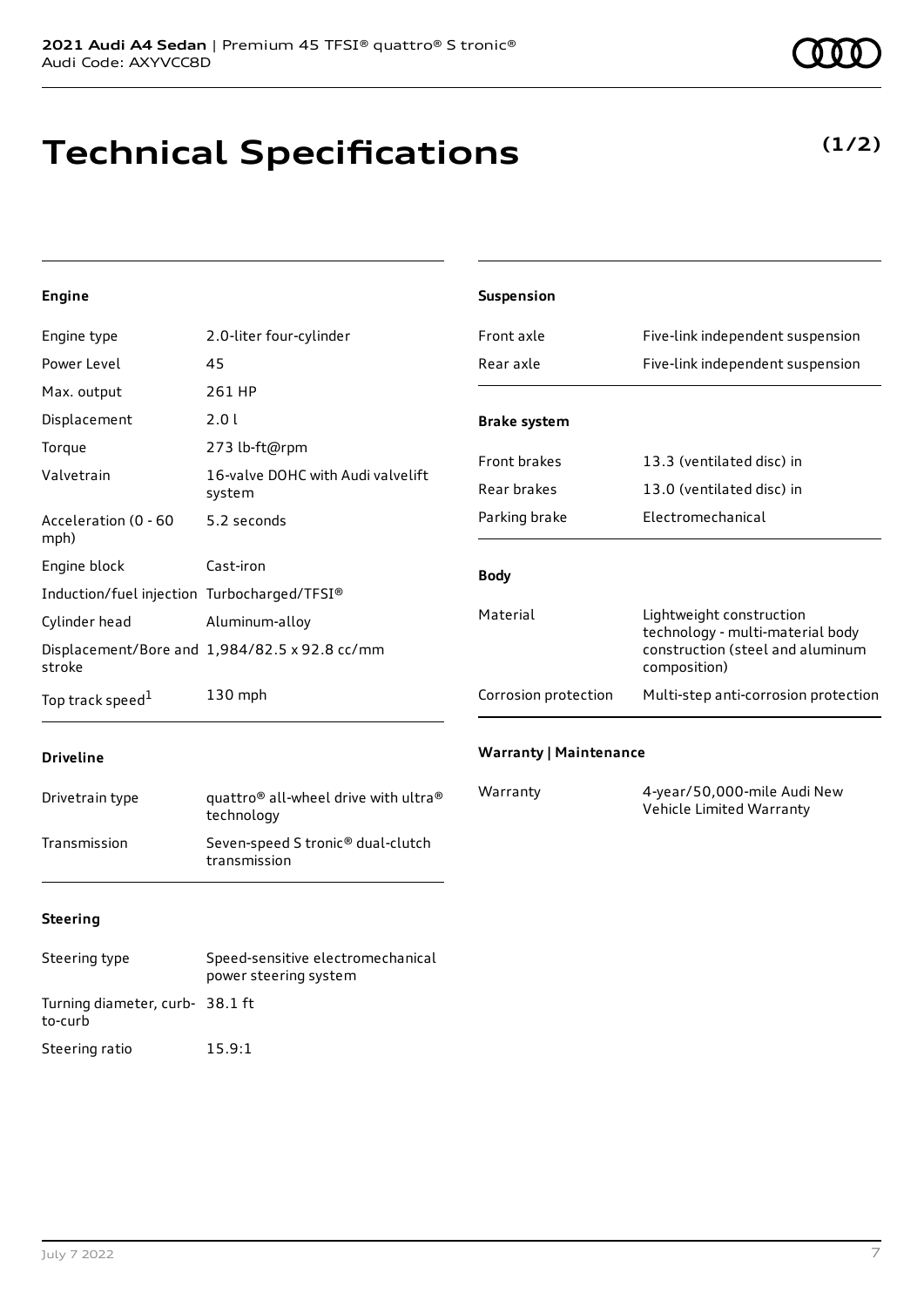## **Technical Specifications**

#### **Exterior Measurements**

| Height                           | 56.2 in   |
|----------------------------------|-----------|
| Overall width without<br>mirrors | 72.7 in   |
| Length                           | 187.5 in  |
| Wheelbase                        | 111.0 in  |
| Drag coefficient                 | $0.28$ Cw |
| Overall width with<br>mirrors    | 79.6 in   |
| Track rear                       | $61.2$ in |
| <b>Track front</b>               | 61.9 in   |
| Curb weight                      | 3,627 lb  |

#### **Interior measurements**

| Seating capacity                          | 5                     |
|-------------------------------------------|-----------------------|
| Shoulder room, rear                       | 54.5 in               |
| Head room with front<br>sunroof           | 37.3 in               |
| Leg room, rear                            | 35.7 in               |
| Shoulder room, front                      | 55.9 in               |
| Head room with rear<br>sunroof            | 37.4 in               |
| Leg room, front                           | $41.3$ in             |
| Cargo volume, rear<br>seatbacks up/folded | $12.0/-$ cu ft, cu ft |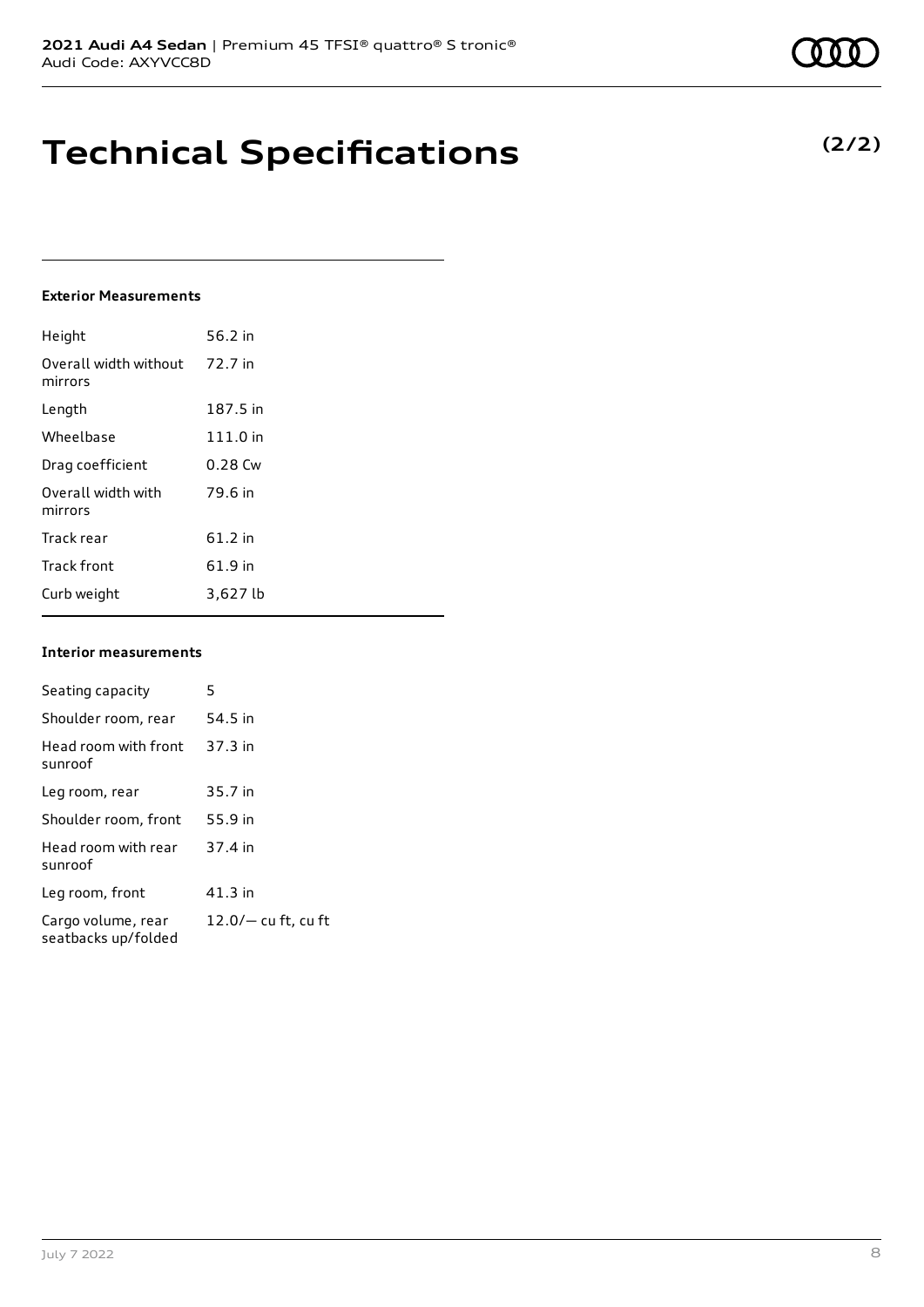## **Consumption- and emission**

### **Consumption by NEDC**

| urban       | 24 mpg |
|-------------|--------|
| extra-urban | 31 mpg |
| combined    | 27 mpg |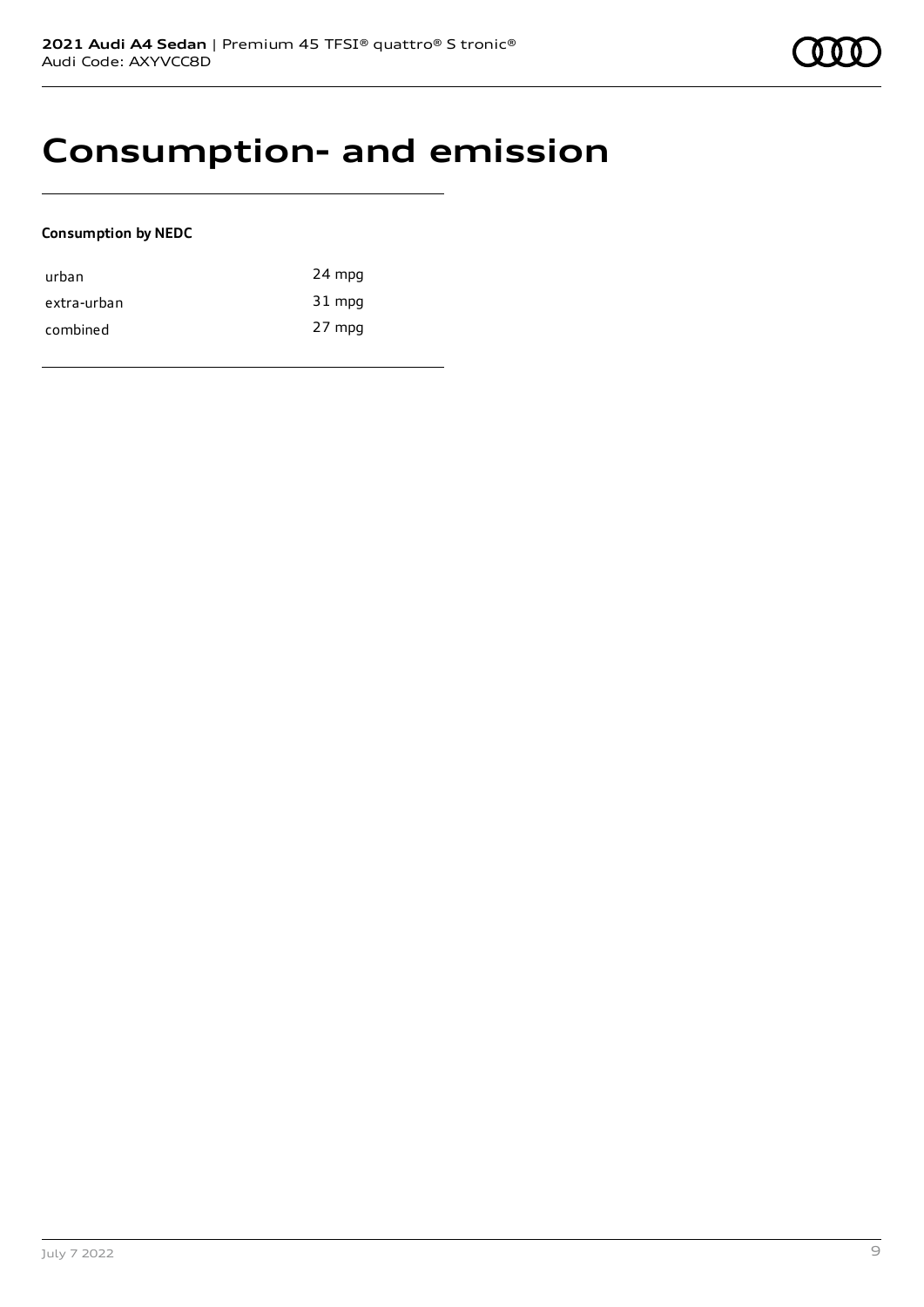

## **Contact**

Dealer **Audi Gwinnett**

3180 Satellite Blvd 30096 Duluth GA

Phone: +16782582522 FAX: 7704181750

www: [https://www.audigwinnett.com](https://www.audigwinnett.com/)